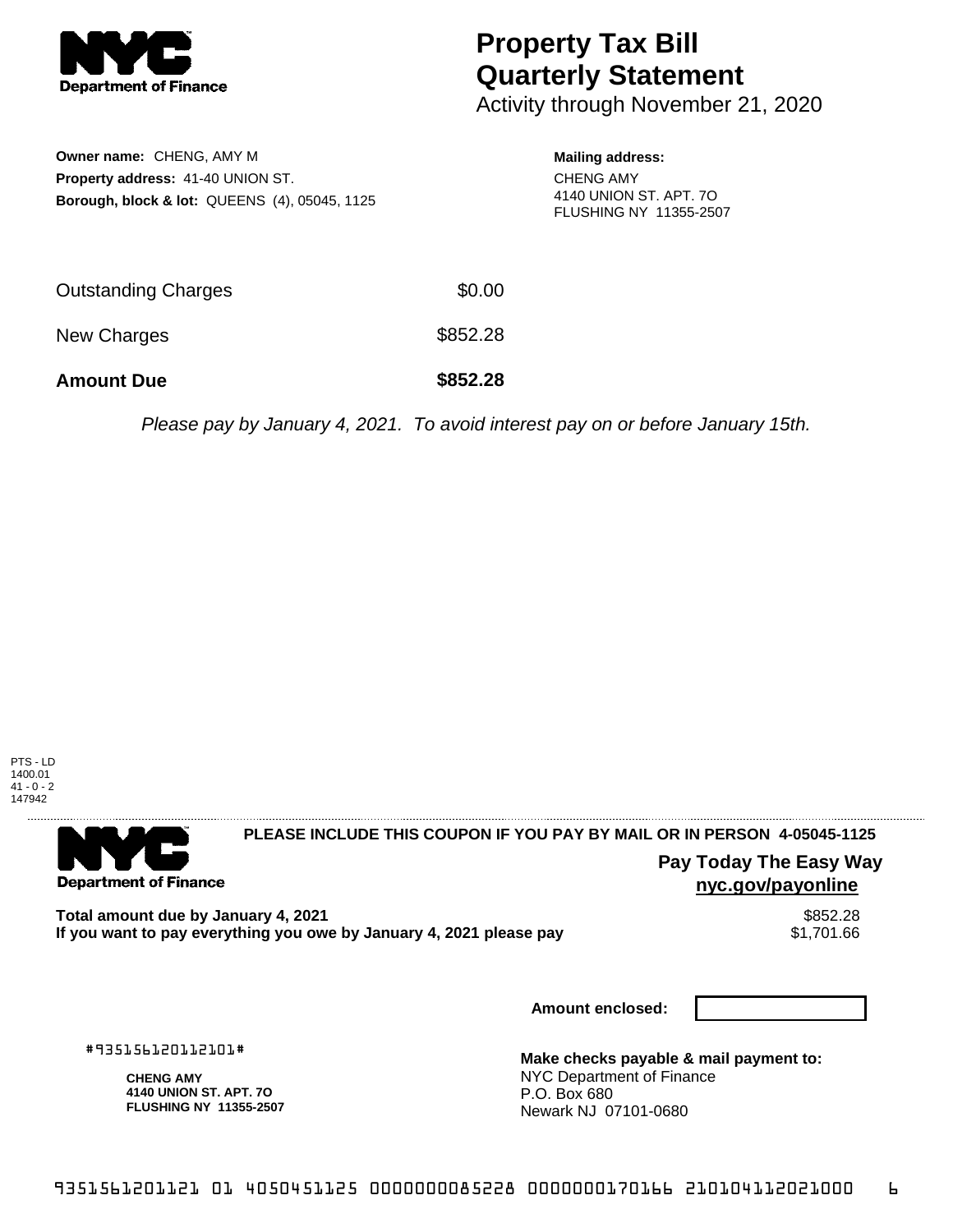

| <b>Previous Charges</b>                                             |                      |            | Amount                           |
|---------------------------------------------------------------------|----------------------|------------|----------------------------------|
| Total previous charges including interest and payments              |                      |            | \$0.00                           |
| <b>Current Charges</b>                                              | <b>Activity Date</b> | Due Date   | <b>Amount</b>                    |
| Finance-Property Tax<br>Adopted Tax Rate<br>Co-op Condo Abatement   | 01/01/2021           | 01/01/2021 | \$881.72<br>$$-40.94$<br>\$11.50 |
| <b>Total current charges</b>                                        |                      |            | \$852.28                         |
| <b>Tax Year Charges Remaining</b>                                   | <b>Activity Date</b> | Due Date   | <b>Amount</b>                    |
| Finance-Property Tax<br>Adopted Tax Rate<br>Co-op Condo Abatement   | 01/01/2021           | 04/01/2021 | \$881.72<br>$$-40.94$<br>\$11.50 |
| Total tax year charges remaining                                    |                      |            | \$852.28                         |
| If you want to pay everything you owe by January 4, 2021 please pay |                      | \$1,701.66 |                                  |
| If you pay everything you owe by January 4, 2021, you would save:   |                      |            | \$2.90                           |

## **Home banking payment instructions:**

- 1. **Log** into your bank or online bill pay website.
- 2. **Add** the new payee: NYC DOF Property Tax. Enter your account number, which is your boro, block and lot, as it appears here: 4-05045-1125 . You may also need to enter the address for the Department of Finance. The address is P.O. Box 680, Newark NJ 07101-0680.
- 3. **Schedule** your online payment using your checking or savings account.

## **Did Your Mailing Address Change?** If so, please visit us at **nyc.gov/changemailingaddress** or call **311.**

When you provide a check as payment, you authorize us either to use information from your check to make a one-time electronic fund transfer from your account or to process the payment as a check transaction.